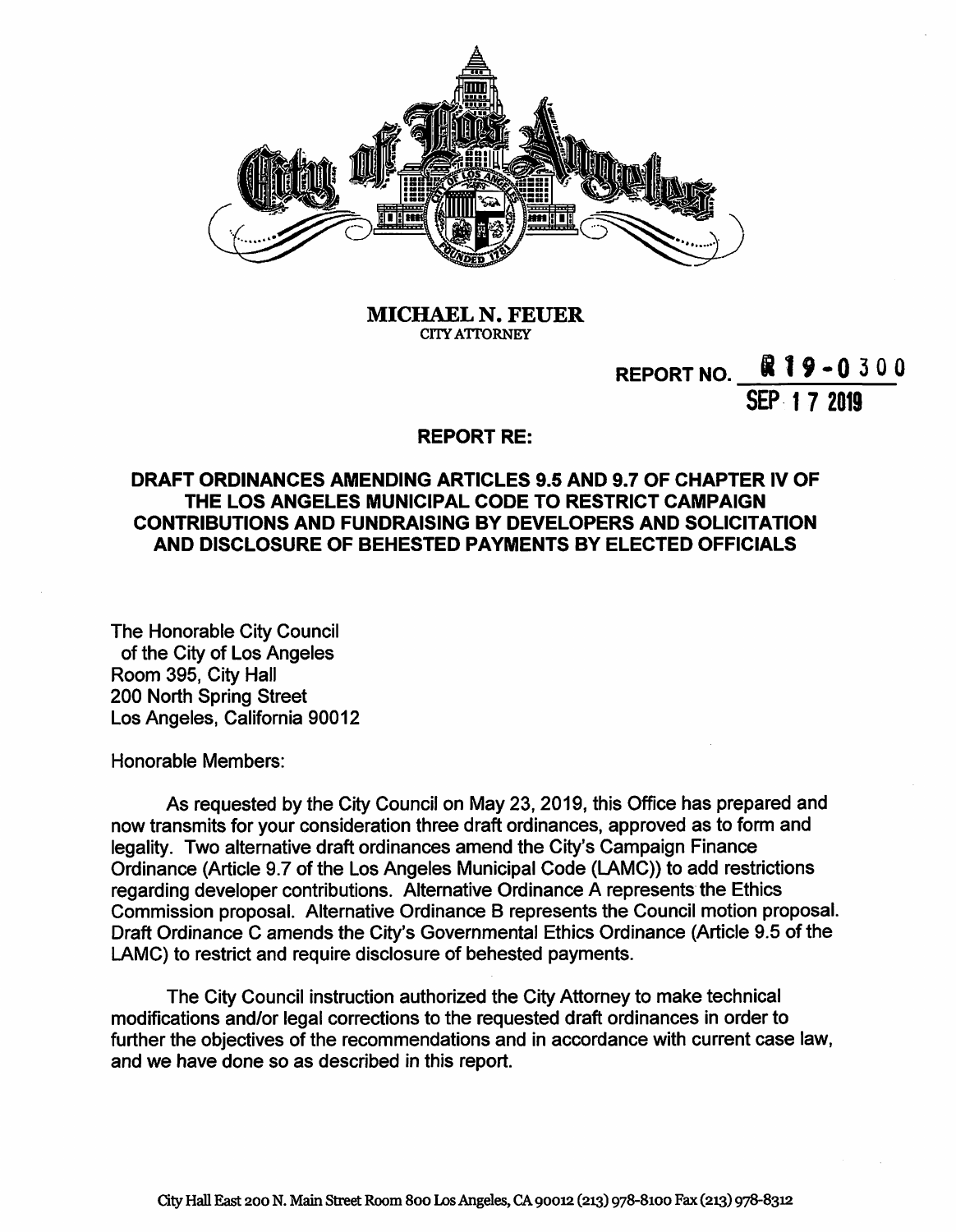#### Summary of Ordinances

## **Ordinance A and the Ethics Commission Proposal**

Draft Ordinance A amends the LAMC to revise the City's Campaign Finance Ordinance as proposed by the Ethics Commission and has been refined to strengthen the City's legal position. Specifically, draft Ordinance A prohibits a land use applicant and its principals from making contributions to and fundraising for a City elected official and candidate for City office and his or her related City controlled committees.<sup>1</sup> Draft Ordinance A is applicable to any land use application that requires a discretionary decision.

Draft Ordinance A defines an applicant's "principal" to include: (1) an owner of the property; (2) a member of the project team; (3) a subcontractor expected to receive at least \$100,000 for performing work on the application or the project; (4) a board chair, president, chief executive officer, chief operating officer, or any individual who serves in the functional equivalent for an applicant, owner, member of the project team, or subcontractor; (5) a person holding at least 20 percent ownership interest in an entity that is an applicant, an owner of the property, a subcontractor, or a member of the project team; and (6) an individual employee of any of the other principals or applicant who is authorized to represent the principal before the Planning Department.

Draft Ordinance A requires the applicant to disclose information about the land use application and its principals in an Ethics Commission created database. The Planning Department will notify affected applicants of the requirements. The Planning Department will not consider the application to be complete until the applicant submits a receipt from the Ethics Commission referencing the applicant's certified filing of the information mandated by the ordinance. The applicant will have a continuing duty to update the filing in the event of changes. Additional penalties may apply to an applicant or principal violating the law, including barring the applicant or principal from seeking a new land use application for one year. The Ethics Commission will develop regulations to address this process.

Further, draft Ordinance A, as well as the other ordinances, add applicants, owners, and principals of a land use applicant as a restricted source under the Ethics Ordinance. This addition will impact gifts given to elected officials by these sources. This revision was requested by the City Council.

**<sup>1</sup>A developer contribution ban will bar additional persons from making contributions under existing City law concerning aggregation of contributions. Contributions from persons or fundraised by persons that are owned or controlled by the developer or principals will also be similarly barred, including, for example, sponsored committees (See LAMC Section 49.7.4). This applies to the restrictions in both draft Ordinances A and B.**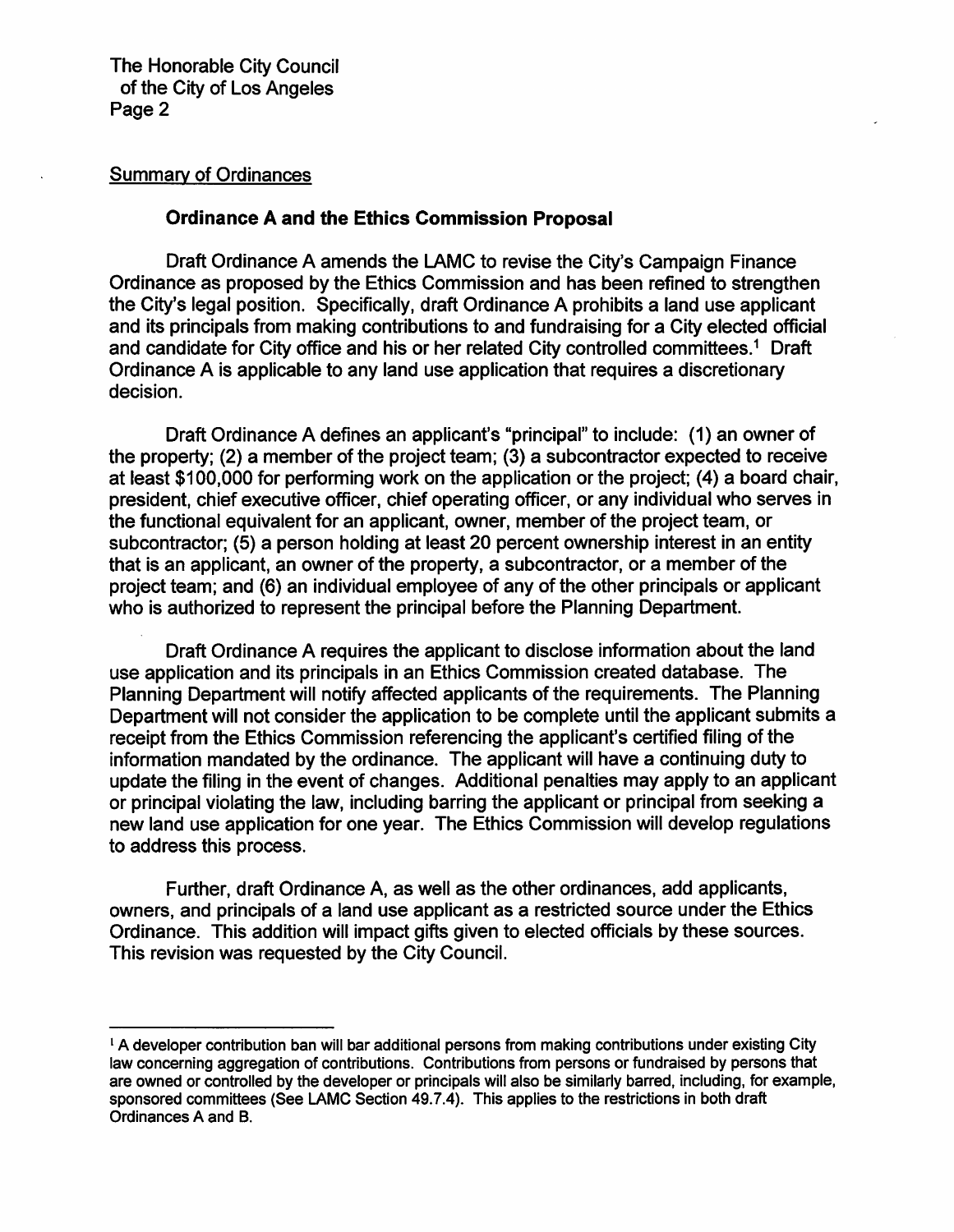## *Revisions From Proposal*

Consistent with the City Council's instructions, the following changes from the original proposal have been made in draft Ordinance A. The changes include refinements to definitions and time periods for fundraising prohibition as detailed below.

1. Project Team and Principals

To provide further clarity and limit the potential breadth of the restrictions to conform with current case law, this draft ordinance revises the "project team" definition by limiting the team to the lead individuals at the identified firms and adding a construction firm to the list of firms included in the restriction. Additionally, the definition of "principal" was revised to include an applicant's executives, owners and representatives.

2. Receipt of Contributions and Committees

Draft Ordinance A prohibits not only the making of certain contributions and fundraising, but also the receipt of those contributions and fundraising proceeds. To address the potential difficulty of knowing which contributions are prohibited, particularly those that result from unlawful fundraising, draft Ordinance A includes a requirement of knowledge that the contribution is restricted to ensure compliance with due process principles. Additionally, draft Ordinance A limits the ban on receiving contributions to City controlled committees, which are currently defined under existing law to include campaign, legal defense, recall, and ballot measure committees created for City purposes by an elected City officer or candidate for City office. The restriction does not apply to contributions relating to elections for non-City offices.

3. Fundraising

To harmonize the draft ordinance with current case law, the fundraising restriction was crafted more narrowly, similar to the existing fundraising restriction relating to contract bidders. Instead of restricting fundraising from all persons, the revised language restricts fundraising only by the applicant and principals and employees and officers of the applicant and principals, and does not include a broad bundling prohibition. Draft Ordinance A does not include the Ethics Commission proposed expansion of the fundraising restriction for contract bidders or for lobbyists for the same reasons that were discussed previously in our October 28, 2010, report (R10- 0358) and other confidential advice. The ordinance includes requirements consistent with technical changes to the existing fundraising prohibitions applicable to contractors and underwriters.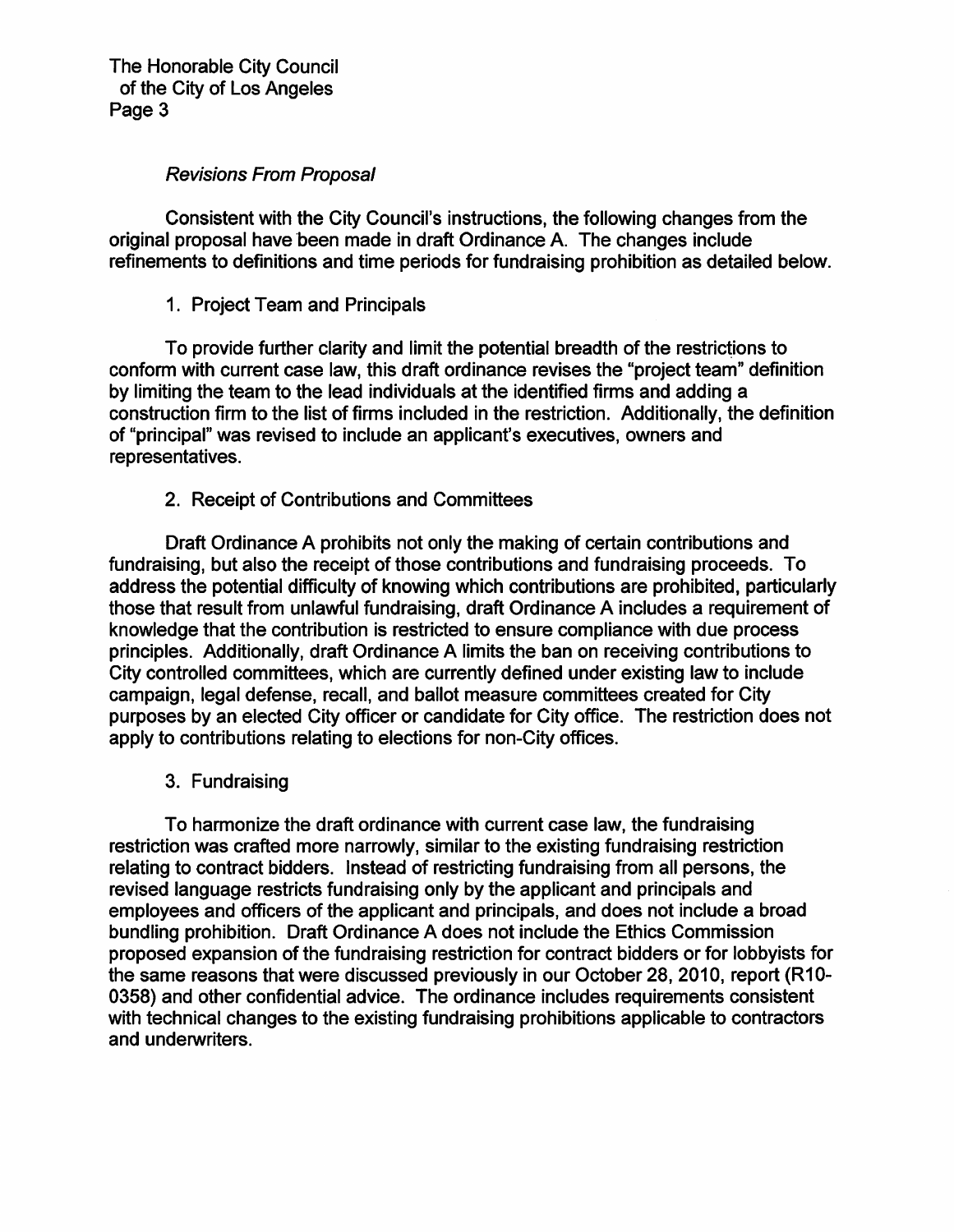#### 4. Restriction Period

The length of the contribution and fundraising restriction in Draft Ordinance A lasts from the time a land use application is submitted until 12 months after the issuance of the final letter of determination on the application or, if none, the date the decision on the application is final. For applications that are withdrawn or terminated, the restriction ends on the day following the filing of a request for withdrawal or termination. This revision eliminates the potential lifetime restriction that would result from using a certificate of occupancy by the Department of Building and Safety as a basis for the restriction.

## 5. Operative Date

The City Council requested that the ordinances not become operative until after the 2020 election cycle and also requested that the Ethics Commission create, update, and regularly publish a list of persons restricted from making contributions in an electronic database. The Ethics Commission has advised that it will not be in a position to have the database and filing system operational prior to the start of the fundraising window for the primary election in 2022, currently scheduled for March. Accordingly, the Ethics Commission recommended that the ordinances not become operative until the database is operational. All of the draft ordinances have a proposed operative date at the start of the fundraising window for the 2022 general election to provide certainty for campaigns and all those impacted by these ordinances. If the City Council wishes the ordinances to be operative on a different date, the ordinances must be revised.

## **Ordinance B and the City Council Motion**

Draft Ordinance B reflects the City Council motion. Draft Ordinance B prohibits contributions from a restricted developer and its principals seeking a specific list of land use decisions, i.e., "significant planning entitlements," rather than all discretionary land use decisions. Under draft Ordinance B, a restricted developer is defined to include both the applicant and owner. In turn, principals of a restricted developer are defined to include: (1) a board chair, president, chief executive officer, chief financial officer, chief operating officer of an applicant or owner, and any individual who serves in the functional equivalent of one or more of these positions; (2) a person who holds an ownership interest of 20 percent or more in the developer; and (3) an individual authorized to represent the owner or applicant in the significant planning entitlement. Draft Ordinance B is an alternative to draft Ordinance A, and Council should not adopt both draft ordinances given they address substantially the same provisions. Draft Ordinance B is narrower in scope than draft Ordinance A.

Draft Ordinance B includes applications that seek a significant, non-ministerial planning entitlement, as referenced in the City Council motion. The list may need to be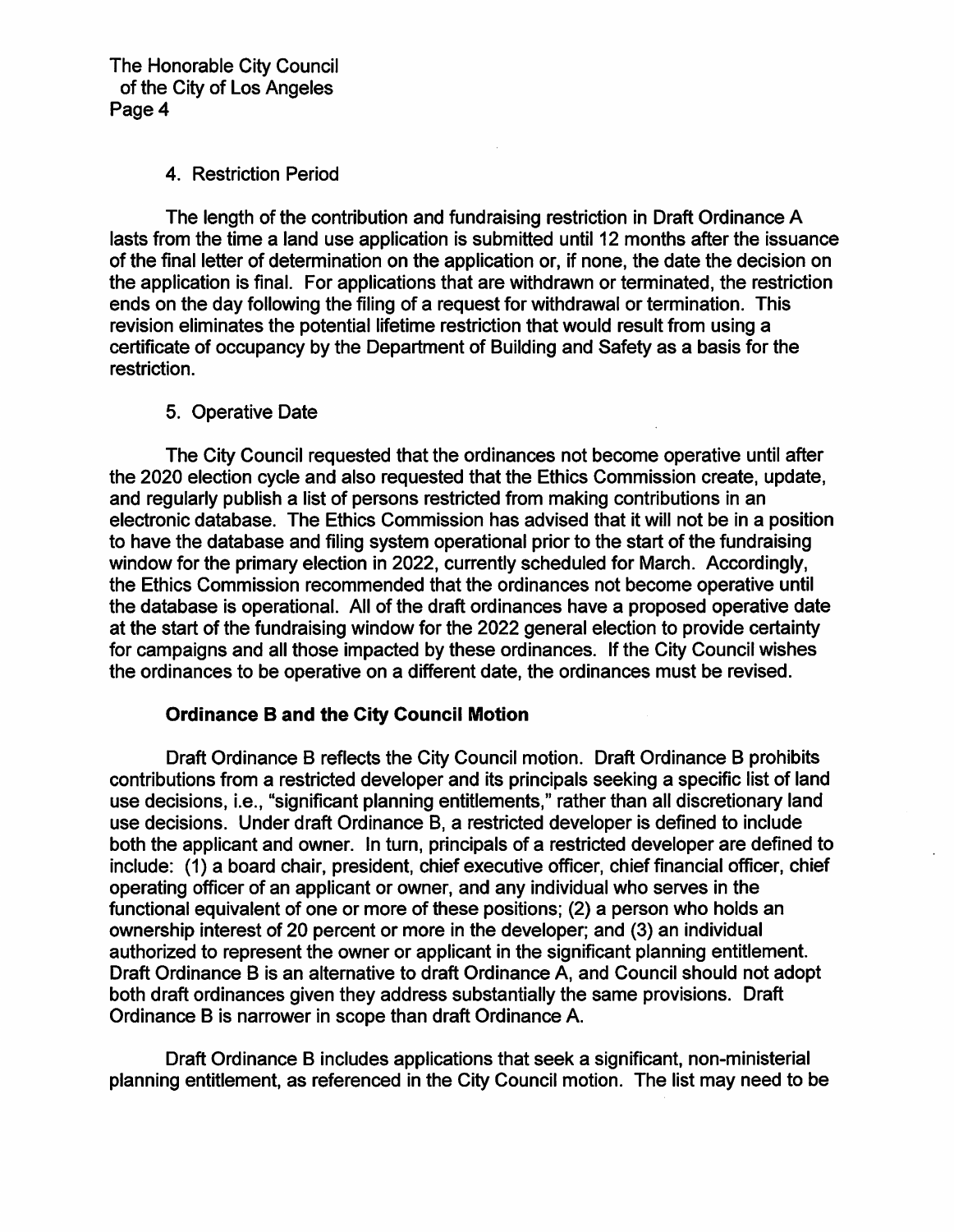amended in the near future due to the current planning code amendment process, which could change the name or process for various types of entitlements.

Draft Ordinance B restricts an owner, applicant and a principal from making contributions to City elected officials and candidates, other than the Controller. However, unlike draft Ordinance A, draft Ordinance B does not restrict officials and candidates from receiving a contribution from an owner, applicant, or principal. The restriction applies only to contributions to City elected officials and candidates and City controlled committees. The timing of the contribution restriction is the same as that of draft Ordinance A, from the time the application is submitted until 12 months after the final determination letter on the application, unless withdrawn or terminated. Also, draft Ordinance B imposes the same penalty as Ordinance A, which bars a person violating the contributor restriction from filing new applications for one year. Draft Ordinance B does not include the fundraising restriction imposed in draft Ordinance A. Ordinance B also adds land use applicants, owners, and principals to the restricted source definition in the Ethics Ordinance.

### **Ordinance <sup>C</sup> - Behested Payments**

Draft Ordinance C represents the Ethics Commission proposals to bar elected officials and their agents from soliciting certain "behested payments" from restricted sources, and requiring additional disclosure of behested payments.

Currently, state law requires disclosure of payments (monetary or in-kind) behested by elected officials for charitable, legislative, or governmental purposes where a single source makes a payment(s) of \$5,000 in a calendar year. California Government Code Section 84224. A payment is deemed to be at the behest of an official subject to "behested payment" disclosure when made at the request, suggestion, or express prior consent, or made in cooperation, consultation, coordination, or concert with the public official. California Government Code Section 82041.3. The Fair Political Practices Commission (FPPC) has adopted regulations specifying that payments are subject to behested payment reporting when a solicitation "features" an elected official. An official is "featured" if the solicitation includes the elected official's photograph or signature or otherwise singles out the elected official by manner of display of his or her name or office in the layout of the document, such as by headlines, captions, type size, typeface, or type color. The regulations further state that an elected official is featured in a solicitation if the majority of persons listed on a roster or letterhead of the governing body are California elected officials. 2 California Code Regulations Section 18215.3. The FPPC has advised that the state reporting requirements apply to actions of the agents of the elected officials, including employees acting on the official's behalf. Government Code Section 82004.5, Form 803.

The draft ordinance reduces the behested payment reporting threshold to \$1,000 and requires annotation on the FPPC Form 803 of whether the source is a restricted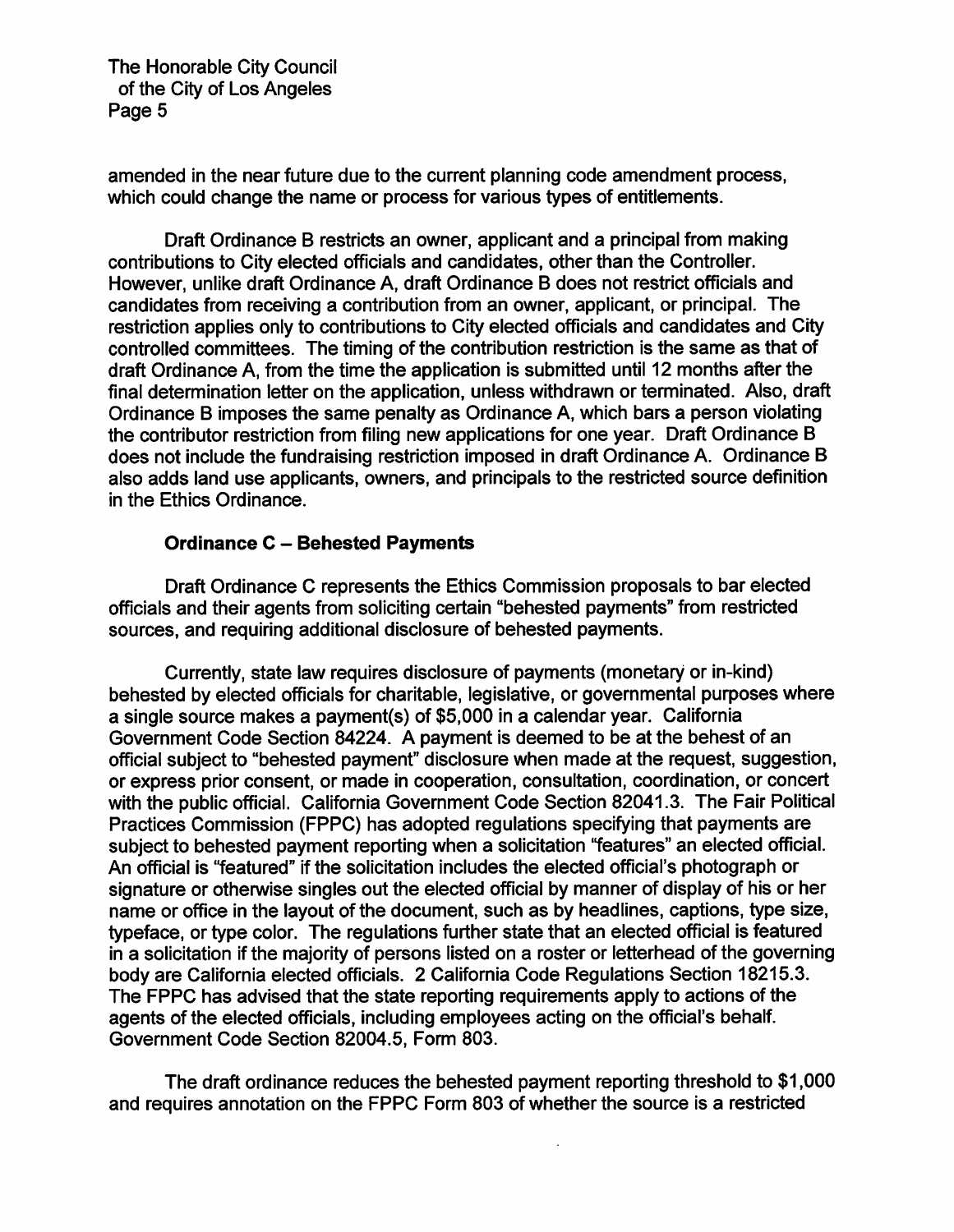source or developer. This disclosure proposal relies on the state law requirements without the exceptions in the behested prohibition proposal.

Draft Ordinance C includes a ban on solicitation of behested payments by elected officials and staff from restricted sources, with several exceptions. The proposed exceptions include solicitations: (1) made because of a state of emergency declared by the City Council; (2) communicated solely through mass media, a suggestion made to the entire audience at a public gathering, or written materials in which the name of the elected City officer is listed with other names; (3) seeking services provided to the City; and (4) made as a result of elected official's participation in a grant application submitted on behalf of the City or on behalf of a public agency or a non-profit where the City is participating in the grant funded program or the City will receive services through the grant funded program. While solicitation of the behested payment would not be prohibited from restricted sources in the exempted instances, the state disclosure requirements would continue to apply. Draft Ordinance C also adds land use applicants, owners, and principals to the restricted source definition in the Ethics Ordinance.

If the City Council does not adopt either draft Ordinance A or B, revisions to draft Ordinance C will be necessary.

#### **Non-Individual Contributions and LAUSD**

None of the draft ordinances includes the Ethics Commission proposed changes to ban entirely all non-individuals from making contributions or fundraising, regardless of status, such as contractors, developers, or lobbying firms. These changes would be in conflict with the current City Charter. City Charter Section 470(c)(7) expressly permits candidates to receive a limited amount of non-individual contributions. If the City Council desires completely to restrict all non-individuals from making contributions, then a Charter amendment repealing or changing Charter Section 470(c)(7) is necessary. Related language proposed to change the contribution aggregation rules is also not included in the draft ordinances as those changes are only necessary in the event contributions are restricted from all non-individuals. If the Council wishes to explore this Charter amendment, we can report on the substance of the matter.

Additionally, although the Council motion requested a report back regarding potential application of restrictions to LAUSD, that request was not approved by City Council. So while some news reports have suggested that the draft ordinances would apply to LAUSD, that issue is not addressed in the draft ordinances or in this report. If the City Council requests this Office to report on this issue, we will do so.